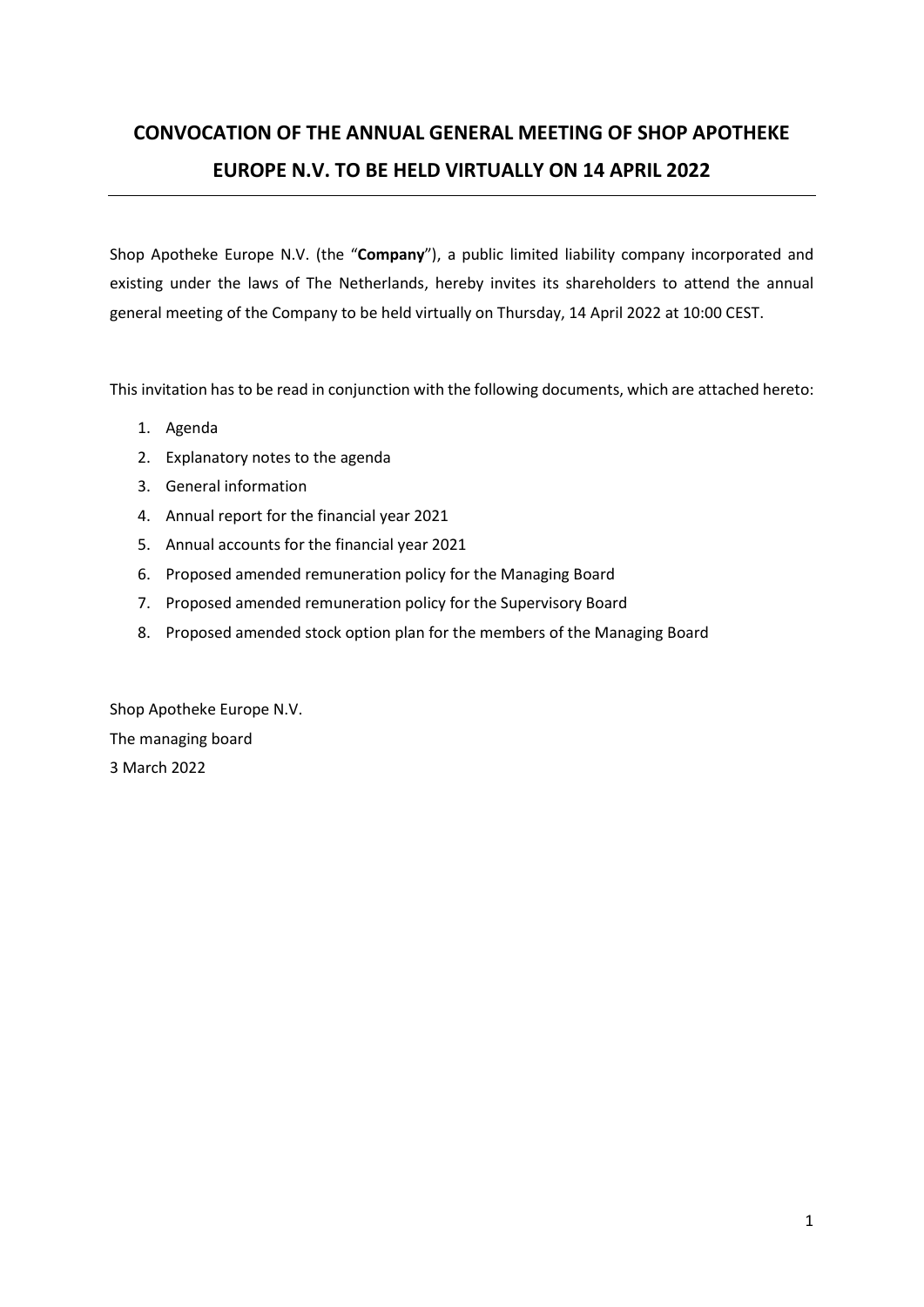### 1. AGENDA

1. Opening

## 2. Report of the Managing Board

- a. Report of the Managing Board regarding the financial year 2021 (discussion item)
- b. Report regarding the outlines of the corporate governance structure and compliance with the Dutch Corporate Governance Code (discussion item)
- c. Report regarding the progress and achievements of the Company's ESG activities (discussion item)

## 3. Annual accounts 2021

- a. Remuneration report for the financial year 2021 (advisory voting item)
- b. Explanation by the external auditor of the audit approach in relation to the 2021 annual accounts and the report of the Managing Board (discussion item)
- c. Adoption of the annual accounts for the financial year 2021 (voting item)
- d. Reservation and dividend policy (discussion item)
- e. Proposal to allocate the results of the financial year 2021 (voting item)

## 4. Discharge

- a. Discharge from liability of all members of the Managing Board for the performance of their duties during the past financial year (voting item)
- b. Discharge from liability of all members of the Supervisory Board for the performance of their duties during the past financial year (voting item)

### 5. Re-appointment of the external auditor

a. Re-appointment of Mazars Accountants N.V. as external auditor of the Company to audit the annual accounts of the Company for the financial year ending 31 December 2022 (voting item)

### 6. Composition of the Supervisory Board

a. Appointment of Ms. Jaska de Bakker as a member of the Supervisory Board (voting item)

### 7. Amendment of the 2020 Stock Option Plan

a. Approval of amendments to the stock option plan for the members of the Managing Board and adoption of the amended stock option plan (voting item)

### 8. Amendment of the remuneration policy

- a. Adoption of an amended remuneration policy for the members of the Managing Board (voting item)
- b. Adoption of an amended remuneration policy for the members of the Supervisory Board (voting item)

## 9. Designation regarding the granting of rights to acquire shares

a. Designation of the Managing Board as the corporate body authorised to grant rights to acquire shares under, pursuant to and in connection with the 2019 ESOP (voting item)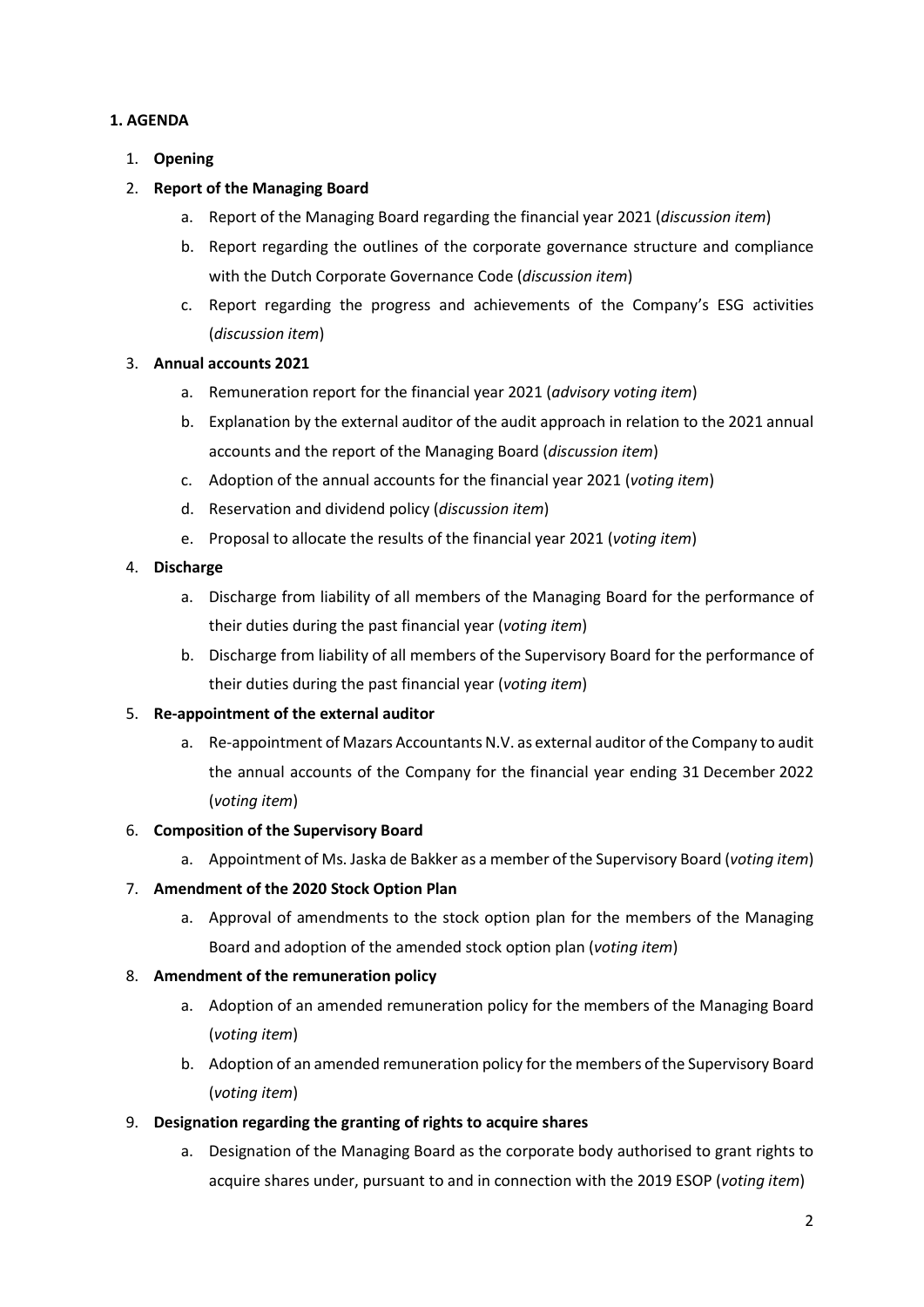## 10. Authorisation to repurchase shares

a. Prolongation of the authorisation of the Managing Board to repurchase shares in the Company's own share capital (voting item)

## 11. Questions and any other business

12. Closing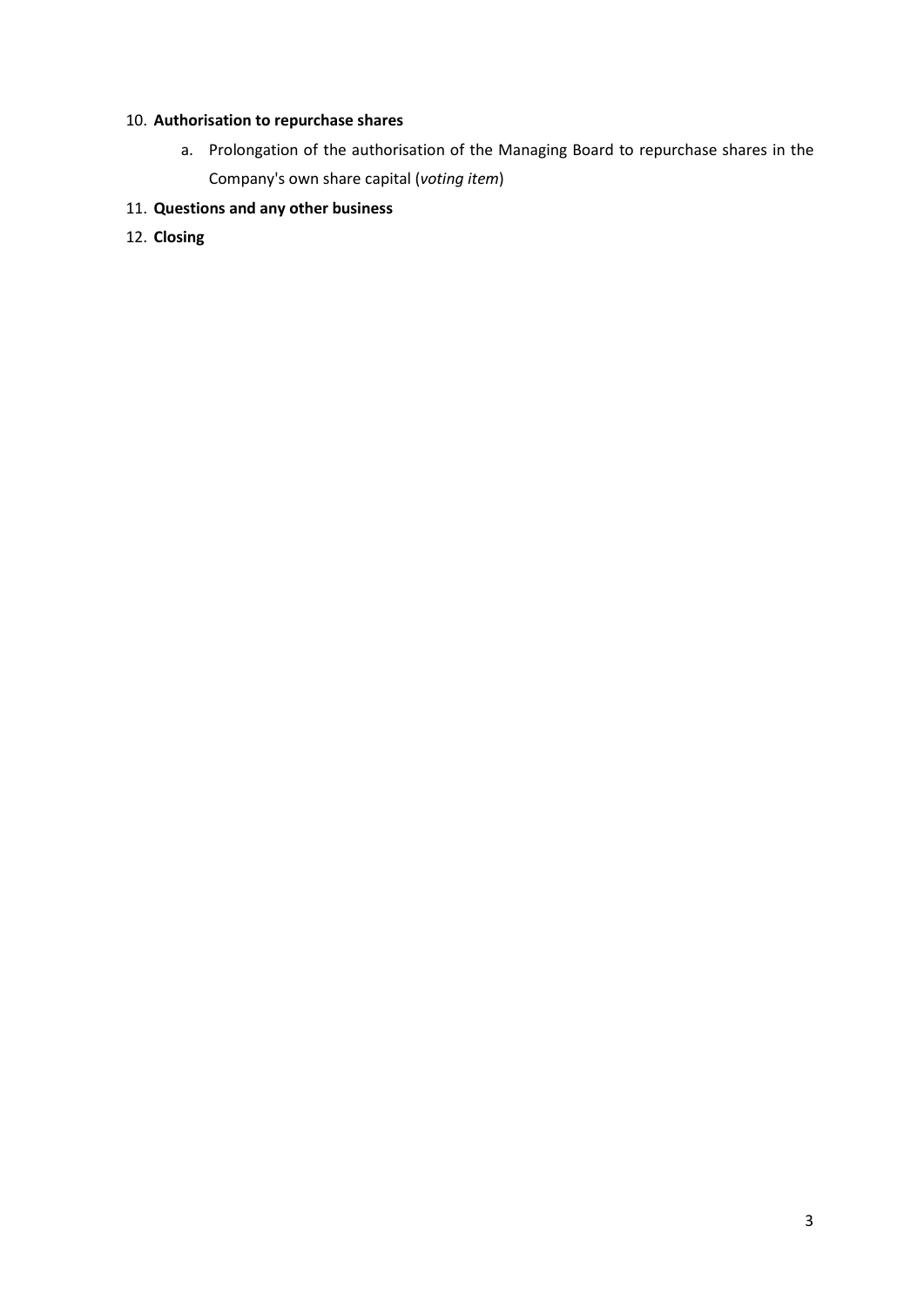#### 2. EXPLANATORY NOTES TO THE AGENDA

Agenda item 1: Opening

#### Report of the Managing Board

#### Agenda item 2.a.: Report of the Managing Board regarding the financial year 2021 (discussion item)

The managing board of the Company (the "Managing Board") will first give a presentation regarding the performance of the Company in 2021 as presented and described in the annual accounts and in the report of the Managing Board for the financial year 2021. The shareholders will then be invited to discuss the annual accounts and the report for the financial year 2021.

## Agenda item 2.b.: Report regarding the outlines of the corporate governance structure and compliance with the Dutch Corporate Governance Code (discussion item)

A presentation will be given regarding the outlines of the Company's corporate governance structure and the Company's compliance with the Dutch Corporate Governance Code. After which the shareholders will be invited to discuss the Company's corporate governance structure and the Company's compliance with the Dutch Corporate Governance Code.

## Agenda item 2.c.: Report regarding the progress and achievements of the Company's ESG activities (discussion item)

A presentation will be given regarding the progress and achievements of the Company's Environmental, Social, and Governance ("ESG") activities.

#### Annual accounts 2021

#### Agenda item 3.a.: Remuneration report for the financial year 2021 (advisory voting item)

The Company's remuneration report for the financial year 2021 will be submitted to the shareholders for an advisory vote. The shareholders are requested to provide a positive advice with respect to the Company's remuneration report for the financial year 2021.

Shareholders who wish to provide a positive advice should vote "for" in the proxy voting form that will be made available on the Company's corporate website. If shareholders vote "against" in the proxy form, that will mean that those shareholders provide a negative advice with respect to the Company's remuneration report for the financial year 2021. The results of the vote on this agenda item will count as an advisory, non-binding, vote.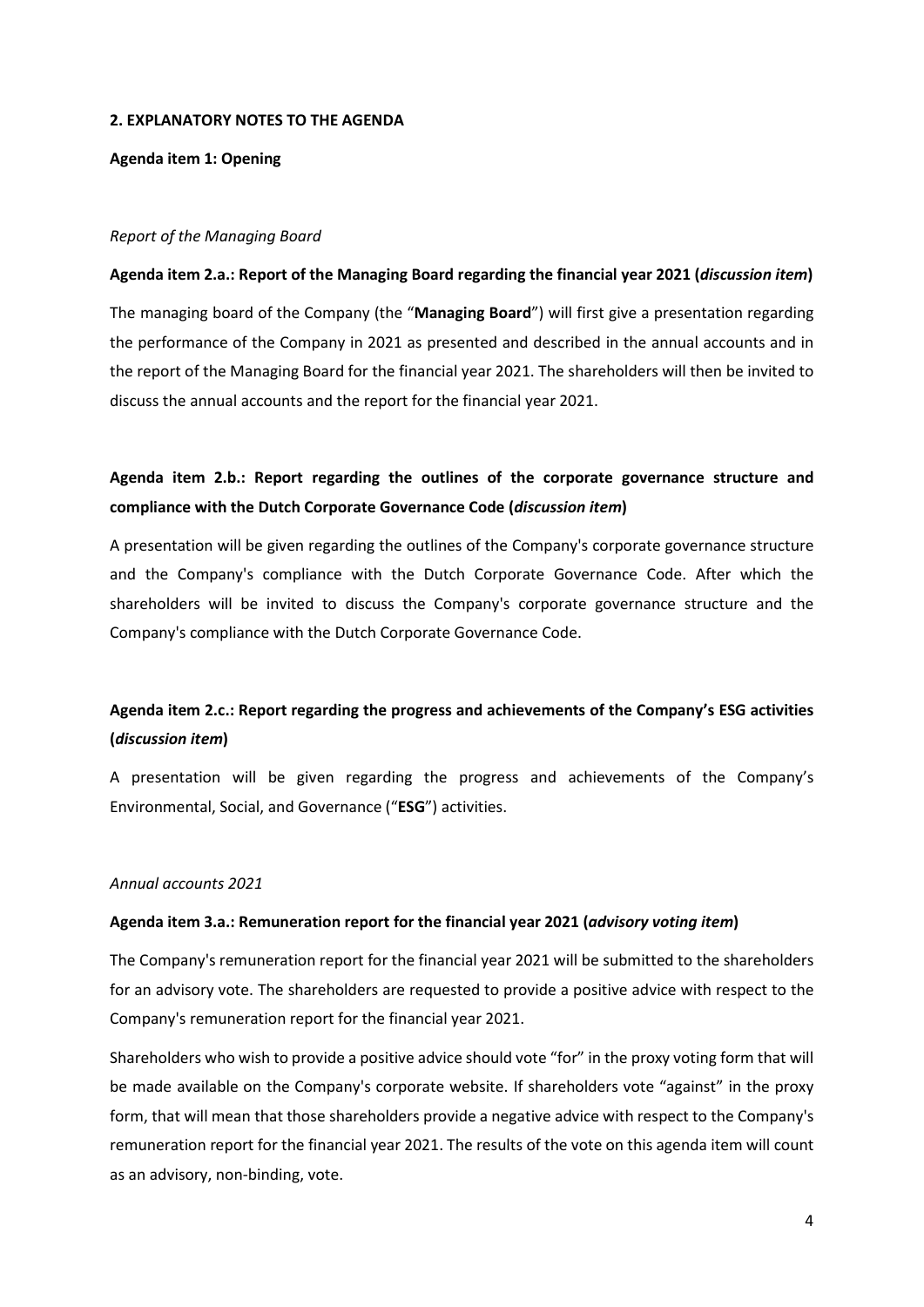To enable the advisory vote, the supervisory board of the Company (the "Supervisory Board") will give a presentation of the 2021 remuneration report that is included in the Company's annual accounts for the financial year 2021. After which the shareholders will be invited to share their views regarding the Company's remuneration report and the Company's implementation of the remuneration policy for the members of the Managing Board and the members of the Supervisory Board that was adopted by the general meeting at the annual general meeting held on 30 April 2020 and amended at the annual general meeting held on 21 April 2021 to reflect the increase of the fixed annual base fee of the members of the Supervisory Board (the "Current Remuneration Policy").

The Supervisory Board evaluated the Current Remuneration Policy and, taking into account the valued suggestions and feedback from the Company's shareholders and institutional investors, has proposed to the general meeting to adopt an amended remuneration policy at this annual general meeting.

In the remuneration report for the financial year 2022, the Company will explain how the advisory vote of the general meeting at this annual general meeting has been taken into account.

## Agenda item 3.b.: Explanation by the external auditor of the audit approach in relation to the 2021 annual accounts and the report of the Managing Board (discussion item)

The external auditor of the Company, Mazars Accountants N.V., will explain the audit approach. After which the shareholders will then be invited to discuss that audit approach.

#### Agenda item 3.c.: Adoption of the annual accounts for the financial year 2021 (voting item)

On 1 March 2022, the members of the Managing Board and the Supervisory Board signed the Company's annual accounts for the financial year 2021 drawn up by the Managing Board. Mazars Accountants N.V., the Company's external auditor, has audited the annual accounts for the financial year 2021 and has issued an auditor's report with an unqualified opinion thereon, which opinion is included in the annual accounts. The report of the Supervisory Board is also included in the annual accounts for the financial year 2021.

The annual accounts for the financial year 2021 were published on 2 March 2022 and are submitted for adoption by the general meeting in this annual general meeting. It is proposed to adopt the annual accounts for the financial year 2021.

#### Agenda item 3.d.: Reservation and dividend policy (discussion item)

The Managing Board will give a presentation regarding the Company's reservation and dividend policy for the financial year 2021. After which the shareholders will be invited to discuss the reservation and dividend policy.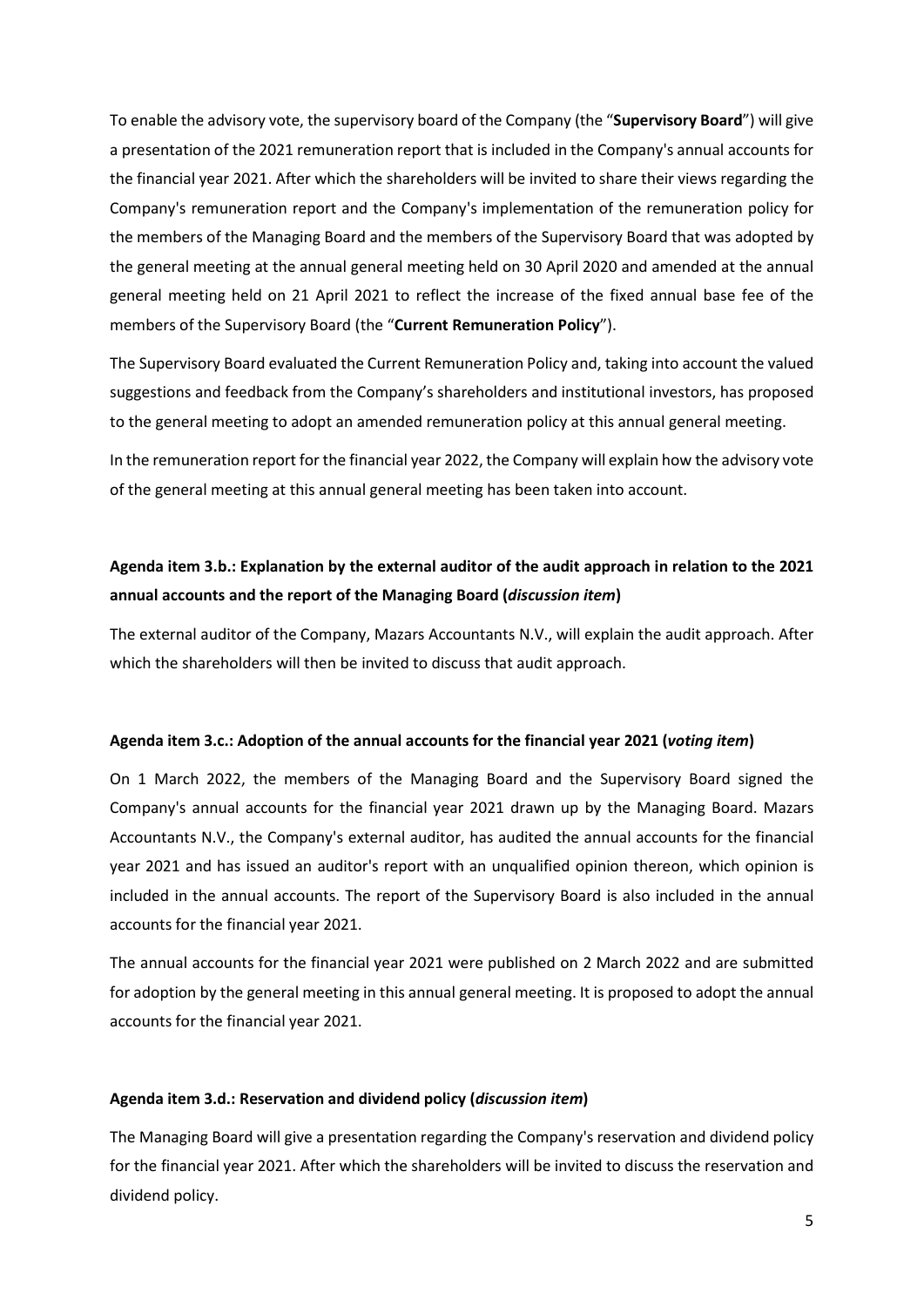### Agenda item 3.e.: Proposal to allocate the results of the financial year 2021 (voting item)

It is proposed by the Managing Board, with the prior approval of the Supervisory Board and in accordance with the Company's reservation and dividend policy, to allocate the results for the financial year 2021 to the Company's accumulated net loss.

#### **Discharge**

## Agenda item 4.a.: Discharge from liability of all members of the Managing Board for the performance of their duties during the past financial year (voting item)

It is proposed to grant discharge to all members of the Managing Board from liability for their management and conducted policy during the financial year 2021, insofar as the performance of such duties is disclosed in the annual accounts for the financial year 2021 or has otherwise been disclosed to the general meeting.

## Agenda item 4.b.: Discharge from liability of all members of the Supervisory Board for the performance of their duties during the past financial year (voting item)

It is also proposed to grant discharge to all members of the Supervisory Board from liability for their supervision on the (policies of the) Managing Board and the general course of affairs of the Company and its affiliated business during the financial year 2021, insofar as the performance of such duties is disclosed in the annual accounts for the financial year 2021 or has otherwise been disclosed to the general meeting.

#### Re-appointment of the external auditor

Agenda item 5: Re-appointment of Mazars Accountants N.V. as external auditor of the Company to audit the annual accounts of the Company for the financial year ending 31 December 2022 (voting item)

It is proposed to re-appoint Mazars Accountants N.V. as the external auditor of the Company to audit the annual accounts of the Company for the financial year ending 31 December 2022.

#### Composition of the Supervisory Board

Agenda item 6: Appointment of Ms. Jaska de Bakker as a member of the Supervisory Board (voting item)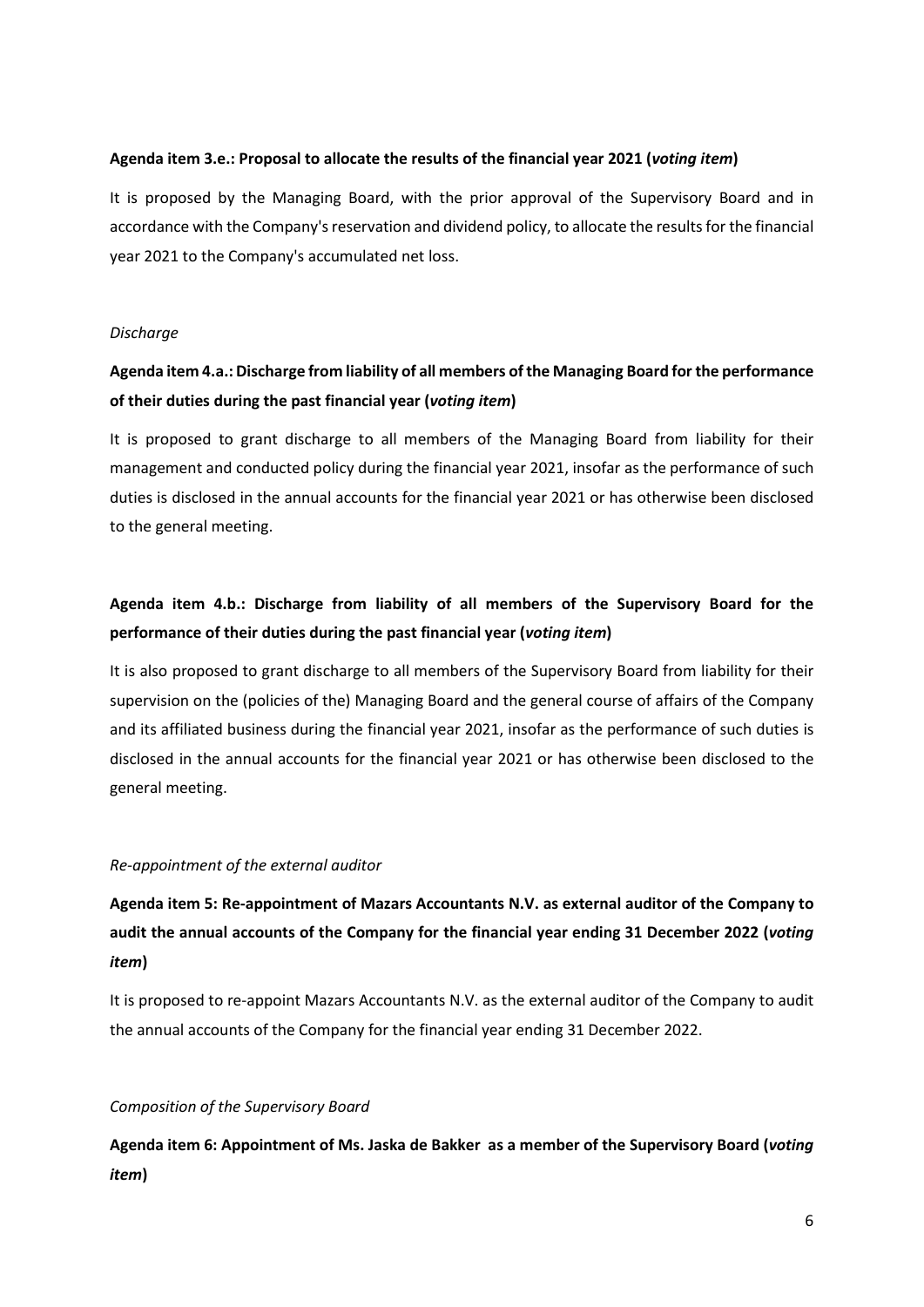In accordance with article 20 of the Company's articles of association, and by way of non-binding nomination of the Supervisory Board, it is proposed to the general meeting to appoint Ms. Jaska de Bakker as a member of the Supervisory Board with effect as per the date of the general meeting (i.e. 14 April 2022). The proposed appointment is for a four-year term ending at the close of the annual general meeting to be held in 2026.

#### Description of CV/background of new Supervisory Board member to be added.

At the date of the notice convening this annual general meeting of the Company, Ms. Jaska de Bakker did not hold any shares in the Company's share capital. Ms. Jaska M. de Bakker is a proven financial expert with extensive experience in governance and ESG. Currently, she is a member of (i) the Supervisory Board of Prysmian Group, a market leader for electricity and telecom cable manufacturing in Milan, Italy, and (ii) the Supervisory Board of Faerch, a circular food packaging company in Holstebro, Denmark. Since 2020, Ms. Jaska de Bakker is also a member of the Supervisory Board of The Ocean Cleanup in Rotterdam, The Netherlands. Previously, she was Group CFO and Executive Board member at Royal FrieslandCampina and Royal HaskoningDHV, both global companies headquartered in Amersfoort, The Netherlands.

The Supervisory Board has nominated Ms. Jaska de Bakker to be appointed as a member of the Supervisory Board in view of her proven record as a financial expert and her strong profile and experience in the field of management, governance and ESG. The Supervisory Board intends to appoint Ms. Jaska de Bakker as the new chairperson of the Company's Audit Committee.

With this appointment, the Company further equips and strengthens its Supervisory Board for the strong growth of the Company, the high dynamics in the market and the upcoming strategic projects. The expansion of the Supervisory Board with a fifth member also enables the Supervisory Board to staff the committees it plans to establish, i.e. a Remuneration Committee and a Nomination Committee. Finally, the appointment increases the quota of women in the Supervisory Board to 40%.

Ms. Jaska de Bakker complies with the provisions of Section 2:142a of the Dutch Civil Code limiting the number of supervisory positions that may be held by supervisory board members of certain large companies within the meaning of such provisions. She also complies with the relevant best practice provisions of Principle 2.1 of the Dutch Corporate Governance Code regarding Supervisory Board profile, expertise and independence criteria.

The 2022 SB Remuneration Policy (as defined below) will also apply to Ms. Jaska de Bakker.

#### Amendment of the 2020 Stock Option Plan

Agenda item 7: Approval of amendments to the stock option plan for the members of the Managing Board and adoption of the amended stock option plan (voting item)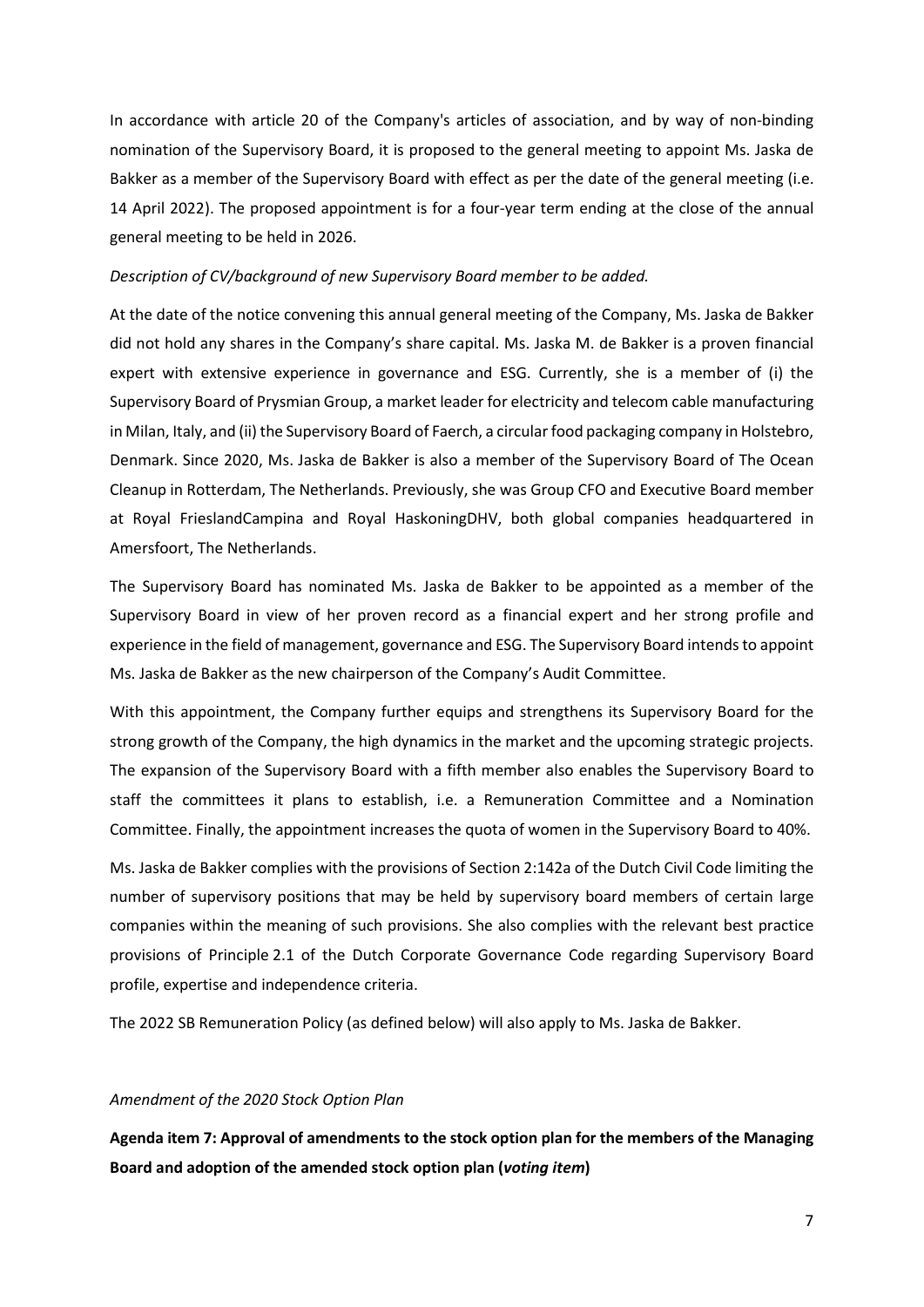During the annual general meeting held on 30 April 2020, the general meeting adopted a stock option plan for the members of the Managing Board (the "2020 Stock Option Plan"). Pursuant to the 2020 Stock Option Plan, the members of the Managing Board can be granted rights to acquire shares in the share capital of the Company (stock options). The Supervisory Board administers the 2020 Stock Option Plan and has the authority to inter alia determine the number of stock options to be granted to each member of the Managing Board, in each case on the terms and subject to the conditions set out in the 2020 Stock Option Plan.

In October 2020, the Supervisory Board granted a total of 200,000 stock options to the members of the Managing Board. Such stock option grant was the first and only grant made to the members of the Managing Board under, pursuant to and in connection with the 2020 Stock Option Plan, because on 8 June 2021 the Supervisory Board decided not to grant additional stock options to the members of the Managing Board under the 2020 Stock Option Plan.

The Supervisory Board evaluated the 2020 Stock Option Plan which resulted in the following findings.

- Under the 2020 Stock Option Plan, the Managing Board members are required to hold shares resulting from an exercise of stock options for a duration of at least two years from the date of issue of such shares, in addition to the requirement that members of the Managing Board cannot exercise stock options during three years after the date of grant of those stock options. This results in a long period between the grant date of the stock option and the first possible sales date of the relevant shares.
- As a result of the structure of the 2020 Stock Option Plan, the Managing Board members have to personally finance the exercise price of the stock options instead of being able to realize a cashless exercise, which would be a financial burden for the members of the Managing Board rather than an incentive. In this respect, the 2020 Stock Option Plan does not adequately serve its purpose, i.e. aligning the interests of the Company, its shareholders and other stakeholders with the interests of the members of the Managing Board for the medium-term and the longterm.

Therefore in accordance with article 15 of the Company's articles of association, clause 11.1 of the 2020 Stock Option Plan and the Dutch Corporate Governance Code, the Supervisory Board proposes to amend the terms of the 2020 Stock Option Plan with effect as per the date of the general meeting (i.e. 14 April 2022) as follows (the "2020 Stock Option Plan Amendments"):

a) instead of the requirement for the members of the Managing Board to hold the shares they acquire upon exercise of their stock options for a period of two years after the date of issue of those shares, the members of the Managing Board will be required to hold those shares for a period of one year after the respective vesting date of their stock options. As a result (i) upon exercise of stock options with a vesting period of three years, the members of the Managing Board can sell the relevant shares after the lapse of four years starting on the grant date of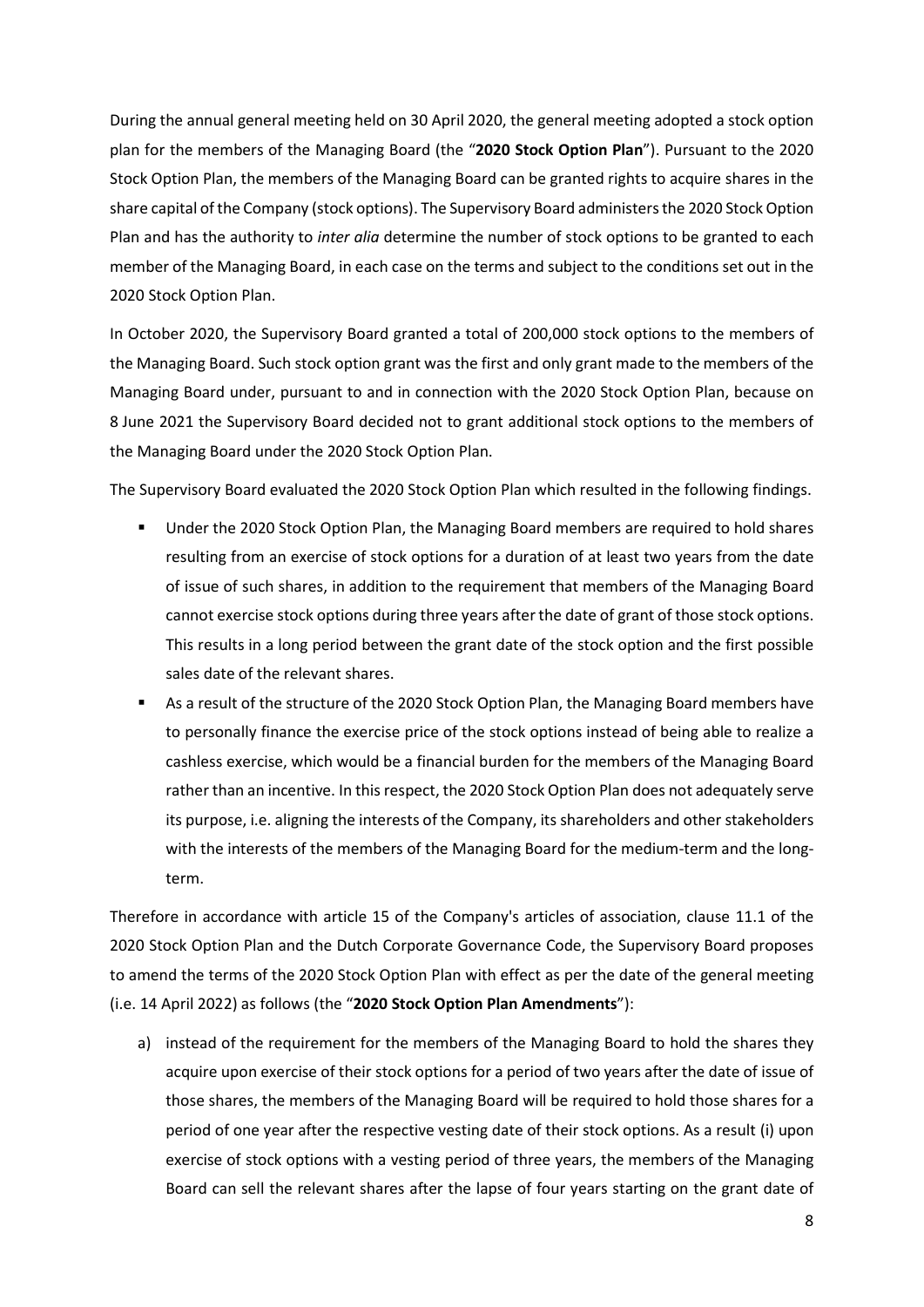those stock options, and (ii) upon exercise of stock options with a vesting period of four years, the members of the Managing Board can sell the relevant shares after the lapse of five years starting on the grant date of those stock options; and

b) all stock options that have been granted under the 2020 Stock Option Plan and which have not expired, been forfeited, cancelled or terminated in accordance with the 2020 Stock Option Plan, will expire by operation of law after the lapse of six years starting on the start date of the 2020 Stock Option Plan (i.e. as per 1 May 2026).

The 2020 Stock Option Plan Amendments will retroactively apply to all stock options granted to the members of the Managing Board in 2020.

The proposed amended 2020 Stock Option Plan was made available on the Company's corporate website in the section Investor Relations/General Meeting/Annual General Meeting 2022 on the date of the notice convening this annual general meeting.

In accordance with article 15 of the Company's articles of association, the Supervisory Board proposes to (i) approve the 2020 Stock Option Plan Amendments and (ii) adopt the amended 2020 Stock Option plan for the members of the Managing Board, in each case with effect as per the date of the general meeting (i.e. 14 April 2022).

### Amendment of the remuneration policy

## Agenda item 8.a.: Adoption of an amended remuneration policy for the members of the Managing Board (voting item)

The Supervisory Board evaluated the Current Remuneration Policy and, taking into account the valued suggestions and feedback from the Company's shareholders and institutional investors, proposes to the general meeting to adopt an amended remuneration policy for the members of the Managing Board at this annual general meeting (the "2022 MB Remuneration Policy").

The proposed 2022 MB Remuneration Policy is in line with the requirements prescribed by Dutch law, and includes an explanation of (i) the most important changes and (ii) the way in which the views of the shareholders and voting results at the last annual general meeting were taken into account.

The proposed 2022 MB Remuneration Policy was made available on the Company's corporate website in the section Investor Relations/General Meeting/Annual General Meeting 2022 on the date of the notice convening this annual general meeting.

In accordance with article 15 of the Company's articles of association, the Supervisory Board proposes to adopt the 2022 MB Remuneration Policy for the remuneration of the members of the Managing Board.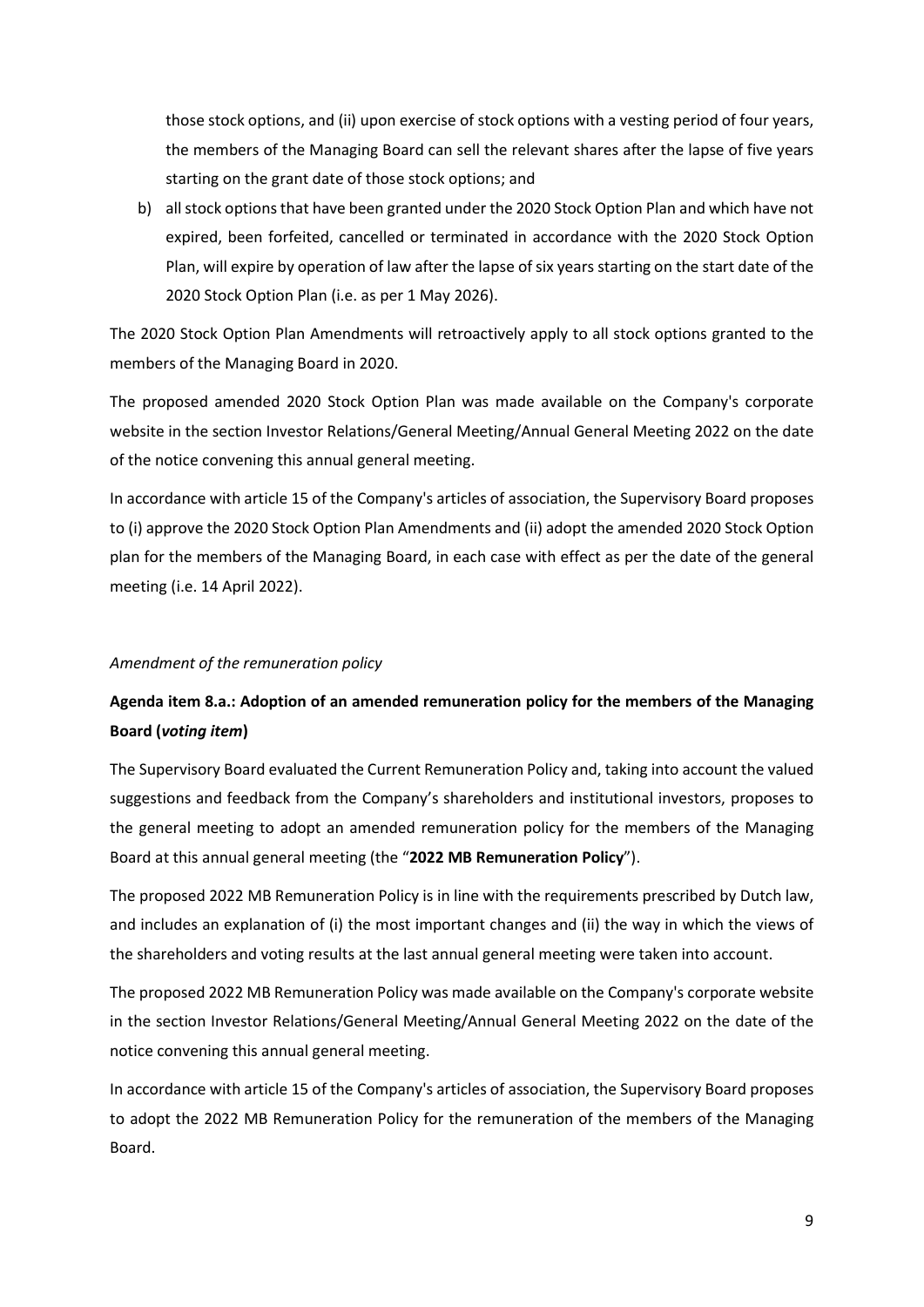## Agenda item 8.b.: Adoption of an amended remuneration policy for the members of the Supervisory Board (voting item)

Further to the Supervisory Board's evaluation described in agenda item 8.a., the Supervisory Board proposes to the general meeting to adopt an amended remuneration policy for the members of the Supervisory Board at this annual general meeting (the "2022 SB Remuneration Policy").

The proposed 2022 SB Remuneration Policy is in line with the requirements prescribed by Dutch law, and includes an explanation of (i) the most important changes and (ii) the way in which the views of the shareholders and voting results at the last annual general meeting were taken into account.

The proposed 2022 SB Remuneration Policy was made available on the Company's corporate website in the section Investor Relations/General Meeting/Annual General Meeting 2022 on the date of the notice convening this annual general meeting.

The Supervisory Board proposes to adopt the 2022 SB Remuneration Policy for the remuneration of the members of the Supervisory Board in accordance with article 21 of the Company's articles of association.

### Designation regarding the granting of rights to acquire shares

## Agenda item 9: Designation of the Managing Board as the corporate body authorised to grant rights to acquire shares under, pursuant to and in connection with the 2019 ESOP (voting item)

In 2019, an employee stock option plan was implemented pursuant to which certain employees of the Company can be granted rights to acquire shares in the share capital of the Company (stock options) (the "2019 ESOP"). During the annual general meeting held on 21 April 2021, the general meeting approved to authorise the Managing Board as the corporate body authorised to grant rights to acquire shares, subject to the prior approval of the Supervisory Board, up to a maximum of 0.07% of the total number of issued shares outstanding on 21 April 2021, for the calendar year 2021, under, pursuant to and in connection with the 2019 ESOP.

The Managing Board evaluated the 2019 ESOP, and with the Supervisory Board's prior approval in accordance with clause 11.1 of the 2019 ESOP, the Managing Board amended the terms of the 2019 ESOP with effect as per the date of this annual general meeting (i.e. 14 April 2022) as follows:

- a) participants will have the right (not the obligation) to exercise stock options granted under the 2019 ESOP in accordance with the following vesting schedule:
	- 30% of the stock options after the lapse of two years starting on the grant date of those stock options;
	- 30% of the stock options after the lapse of three years starting on the grant date of those stock options; and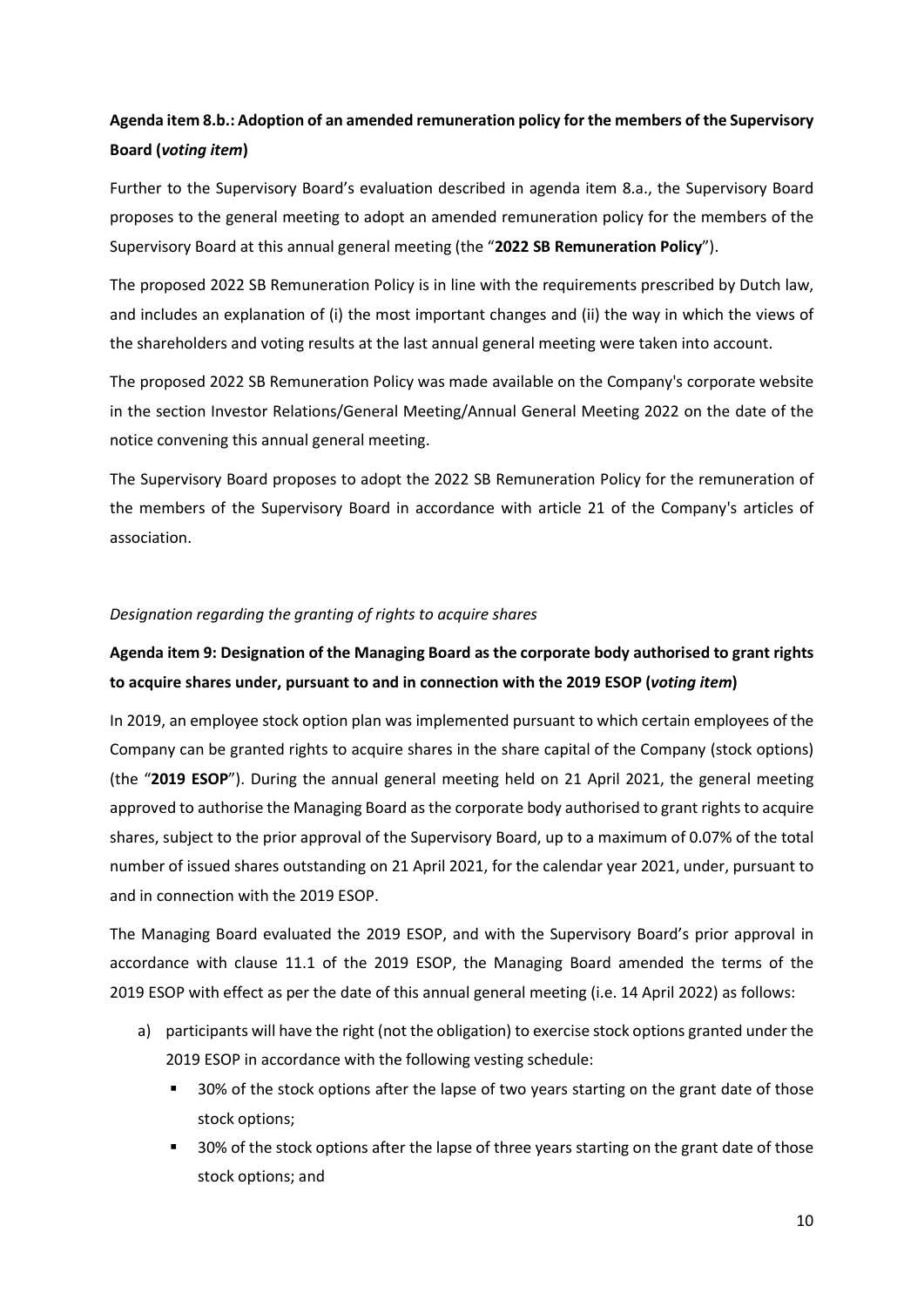■ 40% of the stock options after the lapse of four years starting on the grant date of those stock options.

It is proposed that the general meeting authorises the Managing Board as the corporate body authorised to grant rights to acquire shares, subject to the prior approval of the Supervisory Board, up to a maximum of 0.25 % of the total number of issued shares outstanding on the date of this annual general meeting, for the calendar year 2022, under, pursuant to and in connection with the 2019 ESOP.

It is envisaged that further authorisation(s) will be granted to the Managing Board at the next annual general meeting(s) to grant rights to acquire shares under, pursuant to and in connection with the 2019 ESOP.

### Authorisation to repurchase shares

## Agenda item 10: Prolongation of the authorisation of the Managing Board to repurchase shares in the Company's own share capital (voting item)

It is proposed that the general meeting authorises the Managing Board to repurchase shares, on the stock exchange or otherwise, for a period of 18 months as from the date of this annual general meeting (i.e. up to and including 13 October 2023), up to a maximum of 10% of the total number of issued shares outstanding on the date of this annual general meeting, provided that the Company will not hold more shares in treasury than a maximum 10% of the issued and outstanding share capital at any given time. The repurchase can take place at a price between the nominal value of the shares and the weighted average price on the Xetra trading venue at the Frankfurt Stock Exchange for five trading days prior the day of purchase plus 10%. This price range enables the Company to adequately repurchase its own shares, also in volatile market conditions.

Agenda item 11: Questions and any other business

Agenda item 12: Closing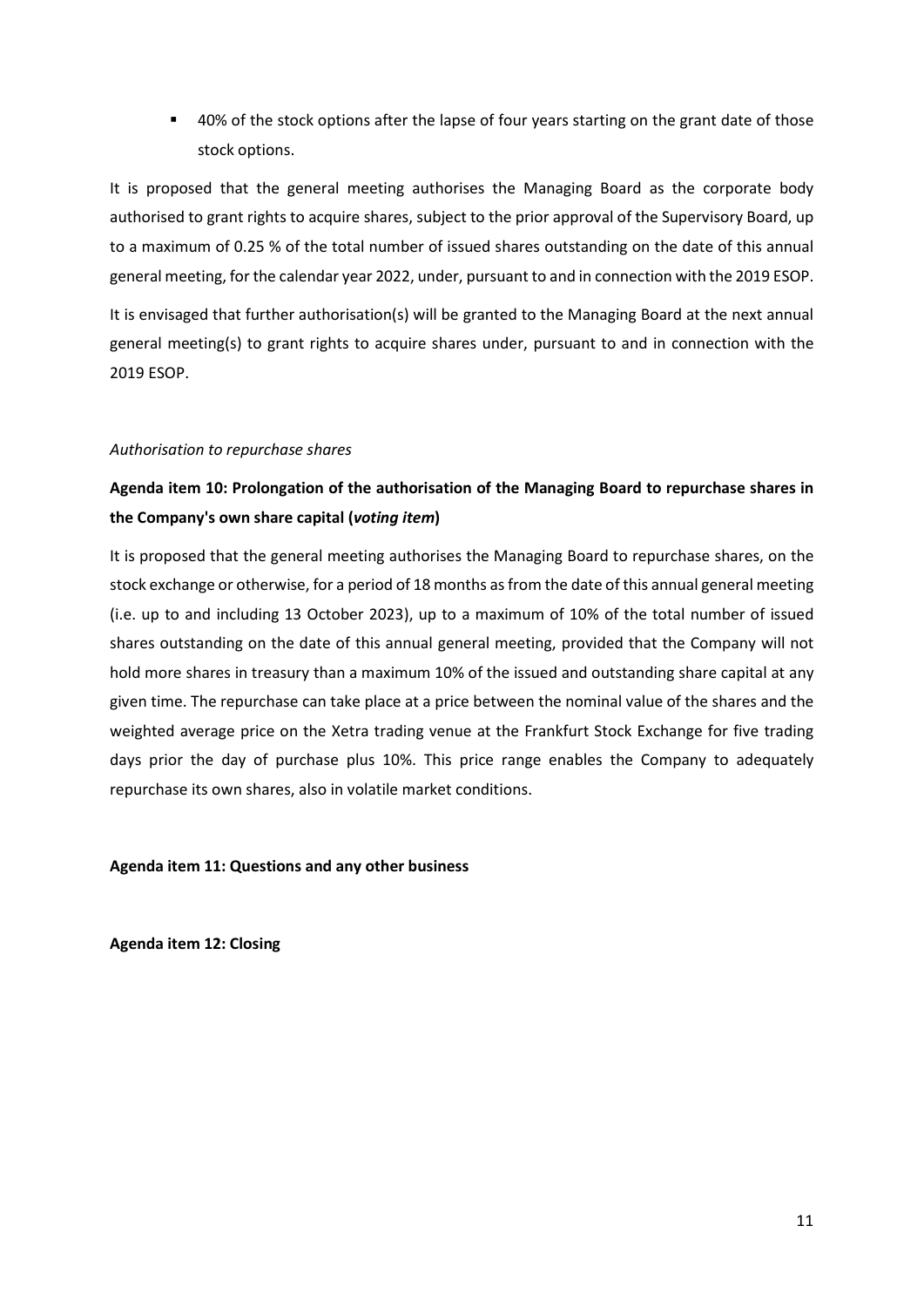#### 3. GENERAL INFORMATION

#### Virtual meeting

The annual general meeting this year will take place fully virtually on the basis of the Dutch Temporary Law Covid-19 Justice and Safety (the "Emergency Law"). The Company believes that a virtual meeting is the most prudent decision in view of the ongoing Covid-19 pandemic and considering the current guidelines of the Dutch government regarding the Covid-19 pandemic. This means that no visitors or shareholders can attend the meeting in person.

The Company's shareholders, who are entitled to participate and exercise voting rights, can take part in the annual general meeting via the webcast on 14 April 2022 and can vote virtually during the meeting, in each case via the online platform provided by the Company's service provider Better Orange IR & HV AG (such online platform, the "Virtual AGM Platform"). Furthermore, shareholders can ask questions either during the meeting and/or prior to the date of the meeting. The requirements for registration for the annual general meeting this year and the process regarding virtual voting and submitting questions are set forth below. The terms and conditions regarding virtual general meetings are available on the Virtual AGM Platform and apply to all shareholders who wish to attend, participate and vote at the meeting via the Virtual AGM Platform.

Should the Emergency Law no longer apply on 14 April 2022, the Company will not be able to hold the annual general meeting fully virtually and, therefore, the annual general meeting will then take place on the same date and at the same time both virtually via the Virtual AGM Platform and with limited access in person at Erik de Rodeweg 11-13, 5975 WD, Sevenum, The Netherlands (such meeting, the "Hybrid Meeting"). In the event that the annual general meeting must be held in the form of the Hybrid Meeting, the Company urges all its shareholders to carefully consider whether they wish to attend the annual general meeting in person at the venue in Sevenum in view of possible health risks relating to the ongoing Covid-19 pandemic. The Company gives top priority to the health of its employees, shareholders and other stakeholders and, therefore, the Company strongly encourages its shareholders to take part in the annual general meeting via the webcast on 14 April 2022 and vote virtually during the meeting, in each case via the Virtual AGM Platform, and not to attend the Hybrid Meeting in person. This way, the Hybrid Meeting can take place with only a limited number of core attendees and health risks for those attendees can be limited as much as possible. If the annual general meeting this year will need to be held in the form of the Hybrid Meeting, the Company will announce that on the Company's corporate website before 14 April 2022.

#### Meeting documents

The agenda with the explanatory notes thereto and the related documents are available on the Company's corporate website as from today (at http://shop-apotheke-europe.com). Copies of the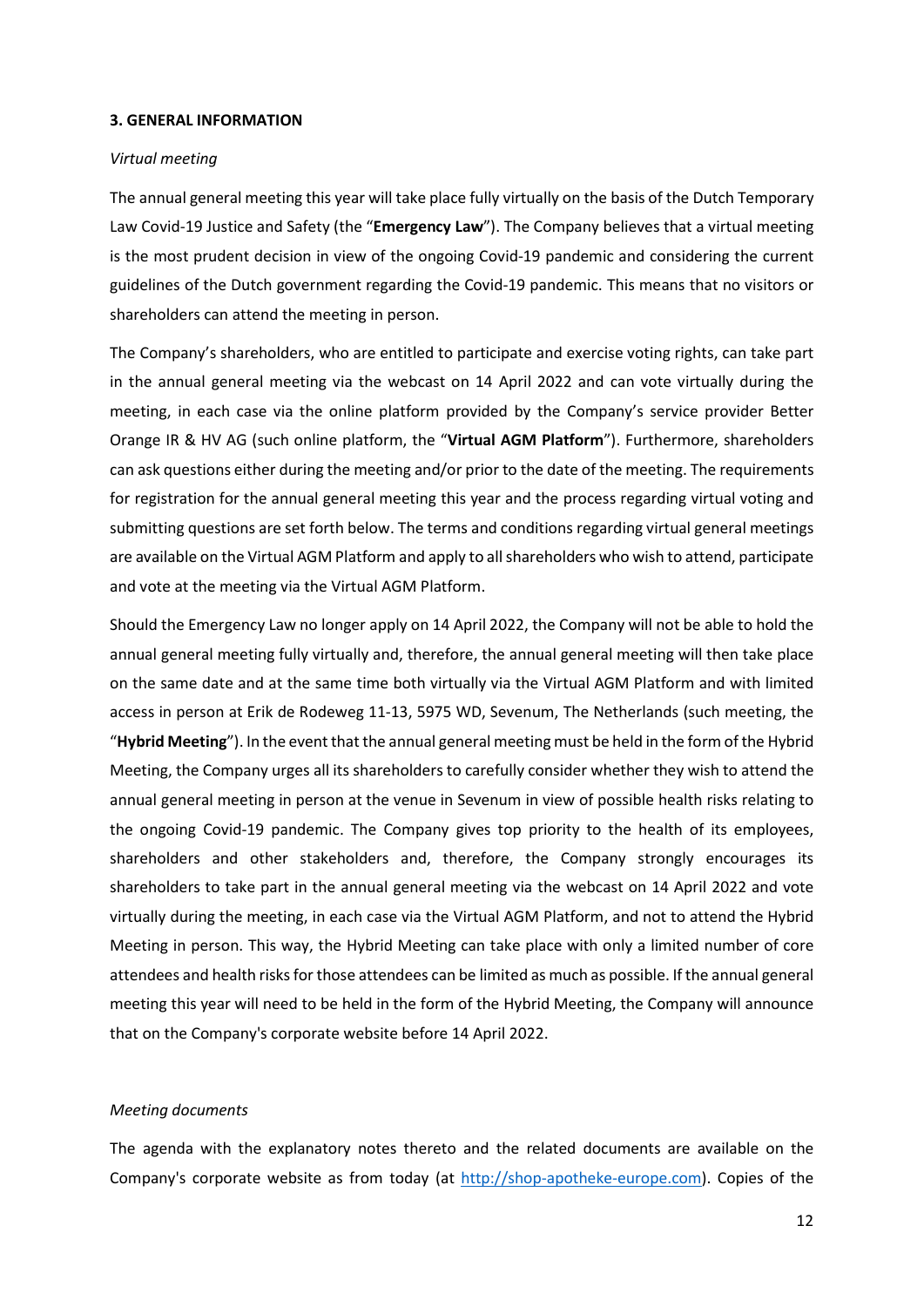aforementioned documents are also available to shareholders free of charge. If you wish to receive copies, please contact Mr. Rens Jan Kramer via telephone (+31 77 850 6672) or by email (rensjan.kramer@shop-apotheke.com). These documents are also available for review by shareholders at the Company's offices at Erik de Rodeweg 11-13, 5975 WD, Sevenum, The Netherlands.

#### Record Date

The Managing Board has determined that persons entitled to participate in, and vote at, the annual general meeting of the Company on Thursday, 14 April 2022 will be those persons who, after all changes have been processed, have these rights on Thursday, 17 March 2022 (the "Record Date") at 18:00 CET and are registered as such in one of the designated registers, provided that those persons have registered for the annual general meeting in time in accordance with the provisions below.

#### Registration

Shareholders who wish to attend and/or exercise their voting right at the annual general meeting are required to notify Better Orange IR & HV AG by email (shop-apotheke@better-orange.de) through their bank or stockbroker.

Notification for registration can take place as from Friday, 18 March 2022 until 18:00 CET on Thursday, 7 April 2022 at the latest. For this purpose, the intermediary that has registered the shares must, no later than 13:00 CEST on Friday, 8 April 2022, issue a written statement in either in English or in German to Better Orange IR & HV AG by email (shop-apotheke@better-orange.de) that the shares were registered in the name of the holder thereof on the Record Date at 18:00 CET. Each person who registers is requested to include all required details to enable Better Orange IR & HV AG to verify in an efficient manner (i) the shareholding on the Record Date and (ii) his or her attendance and/or voting rights.

### Proof of registration and identification

Each person, who has the right to attend the annual general meeting and has been duly and timely registered in accordance with the provisions set forth above, will receive proof of registration and an individual login data set for the Virtual AGM Platform from the respective intermediary that has registered his/her shares, which will also serve as proof for virtual admission to the virtual annual general meeting via the Virtual AGM Platform. Persons or their representatives, as applicable, who have the right to attend the annual general meeting, are required to identify themselves electronically via the Virtual AGM Platform by entering their individual login data set for the Virtual AGM Platform. Further details about how to follow the meeting via the webcast via the Virtual AGM Platform will be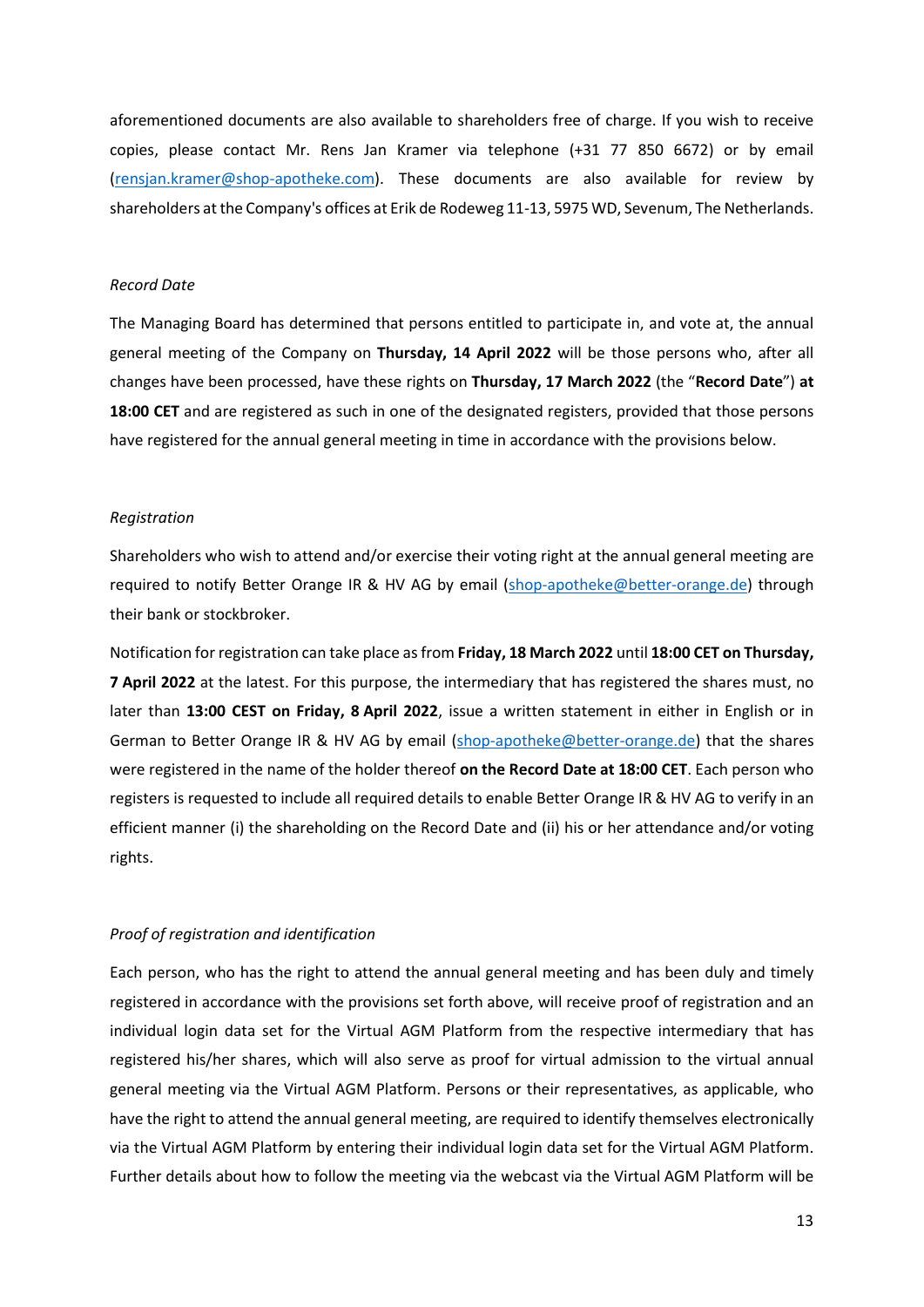made available on the Company's corporate website on Thursday, 17 March 2022, at http://shopapotheke-europe.com in the section Investor Relations/General Meeting/Annual General Meeting 2022.

#### Proxy voting and voting instructions

Shareholders who are entitled to attend the annual general meeting pursuant to the above provisions and choose to be represented must, in addition to registering for the annual general meeting as set forth above, give (a) the respective intermediary, that has registered their shares, a proxy with voting instructions to represent them at the annual general meeting and to vote on their behalf in the manner prescribed by that intermediary, or (b) the person(s) designated by the Company an electronic proxy with voting instructions to represent them at the annual general meeting and to vote on their behalf. Shareholders who wish to issue an electronic proxy with voting instructions must (i) login onto the Virtual AGM Platform by entering their individual login data set and (ii) complete and duly submit the respective electronic form which will be available via the Virtual AGM Platform and accessible via the Company's corporate website from Thursday, 17 March 2022, at http://shop-apotheke-europe.com in the section Investor Relations/General Meeting/Annual General Meeting 2022. The completed and duly submitted electronic form by the shareholder must have been received by Better Orange IR & HV AG via the Virtual AGM Platform ultimately by 18:00 CEST on Friday, 8 April 2022.

#### Virtual admittance to the meeting and virtual voting during the meeting

Registration for admission to the virtual meeting will take place on the day of the meeting from 09:00 CEST on Thursday, 14 April 2022. It is not possible to register after closing of the annual general meeting. Persons entitled to attend the meeting must identify themselves electronically via the Virtual AGM Platform to enter the meeting in the manner set forth above.

Shareholders who are entitled to attend the annual general meeting pursuant to the above provisions and choose to attend, participate and vote at the meeting via the Virtual AGM Platform must, in addition to registering for the annual general meeting as set forth above, (i) login onto the Virtual AGM Platform by entering their individual login data set and (ii) vote virtually during the meeting via the Virtual AGM Platform.

### Submission of questions

Questions can be submitted in advance of the annual general meeting via the Virtual AGM Platform until 18:00 CEST on Thursday, 7 April 2022. During the meeting, participants can submit their questions via the Virtual AGM Platform.